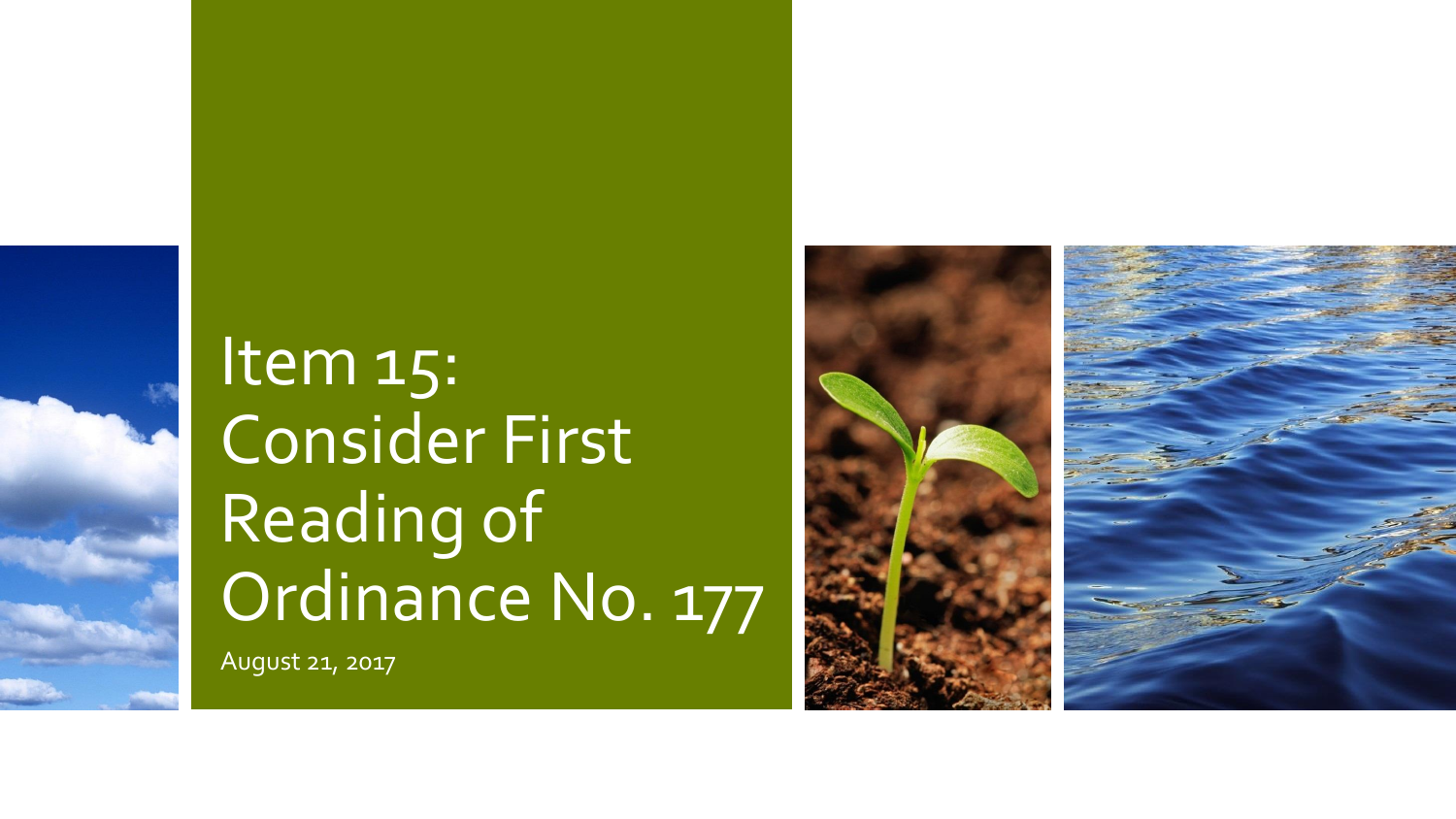### Summary

- "Clean Up" ordinance
- Ordinance No. 177 clarifies the District's Rules and Regulations
- This ordinance also amends Rule 32 (add to title)
- This ordinance was discussed by the Water Demand Committee in February 2017
- CEQA finding to be presented for consideration at second reading. Initial study being circulated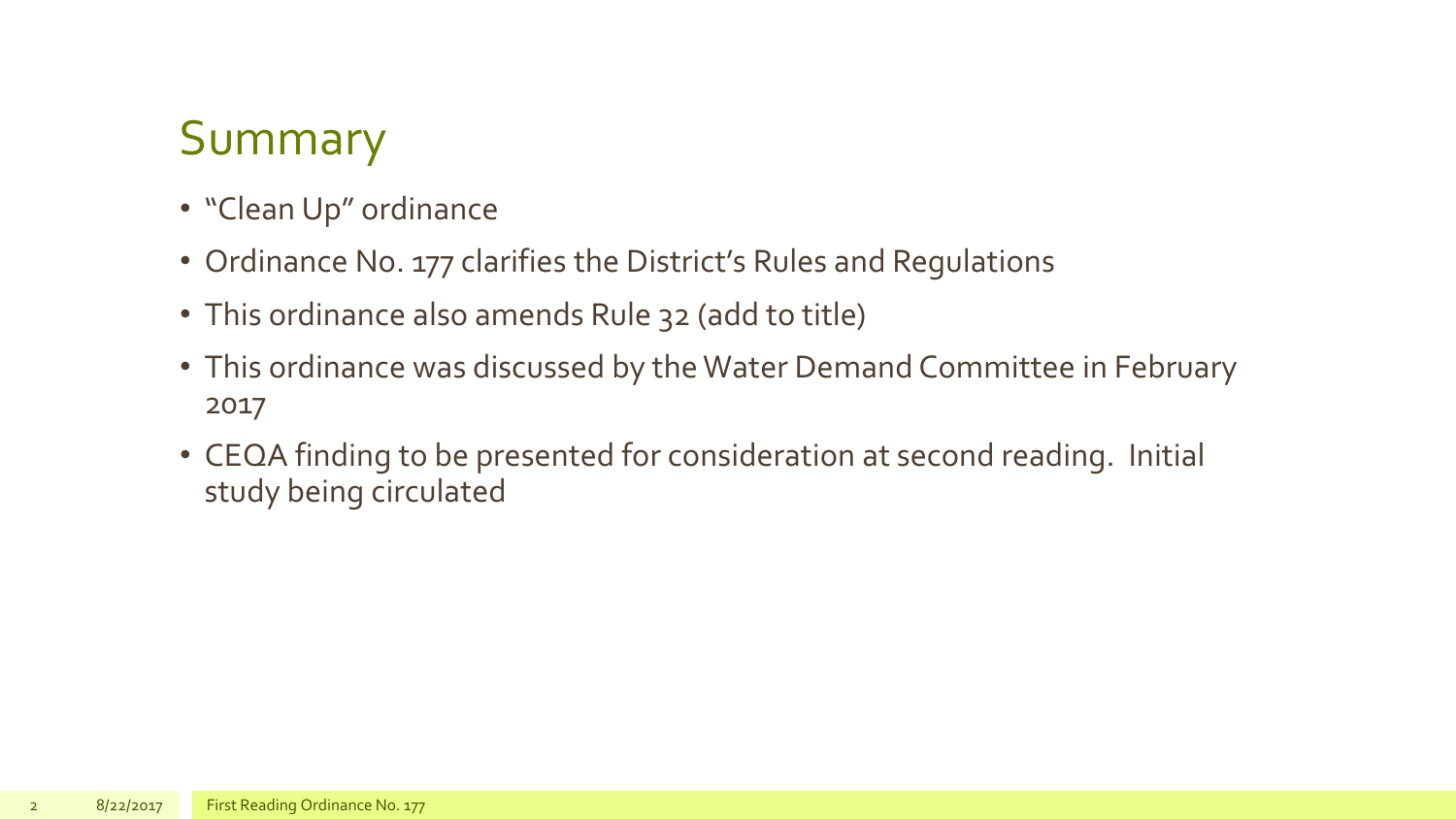### Section Three: Rule 11 Definitions

- New definition: *Water Distribution System Permit*
- Amended : *Expansion of Use; Irrigation Design Plan; Landscape Design Plan; Meter Split; Mixed Use; Site; Single-Parcel Connection System; Sub-Potable Water; System Limits*
- Deleted: *On-Site; Permit*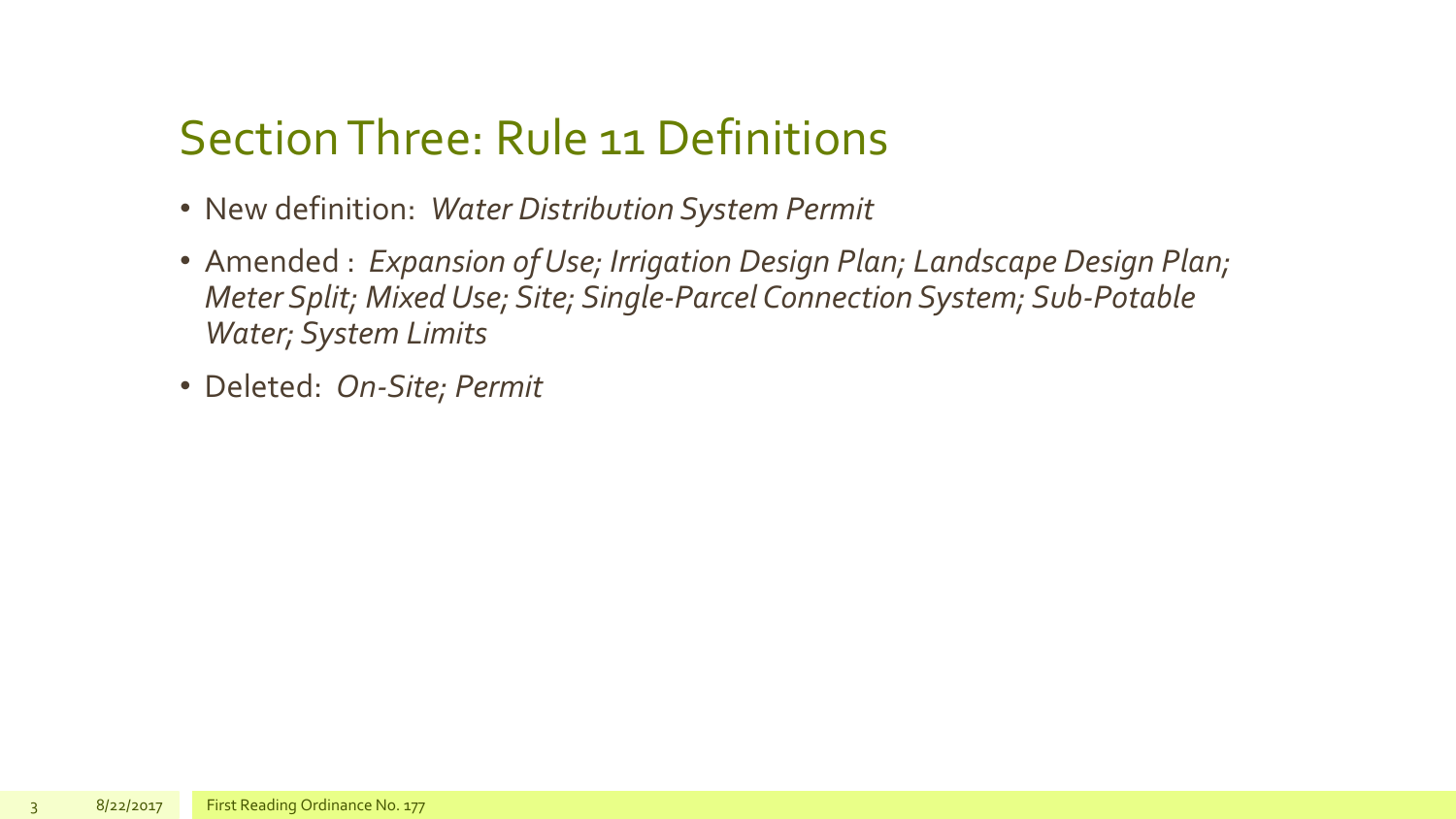# Section Four: Amendment to Rule 23-A-1

- Explanation of procedure to remove unpermitted water fixtures.
	- Remove the fixture and return the location to its original state so there is no evidence of the unpermitted water fixture.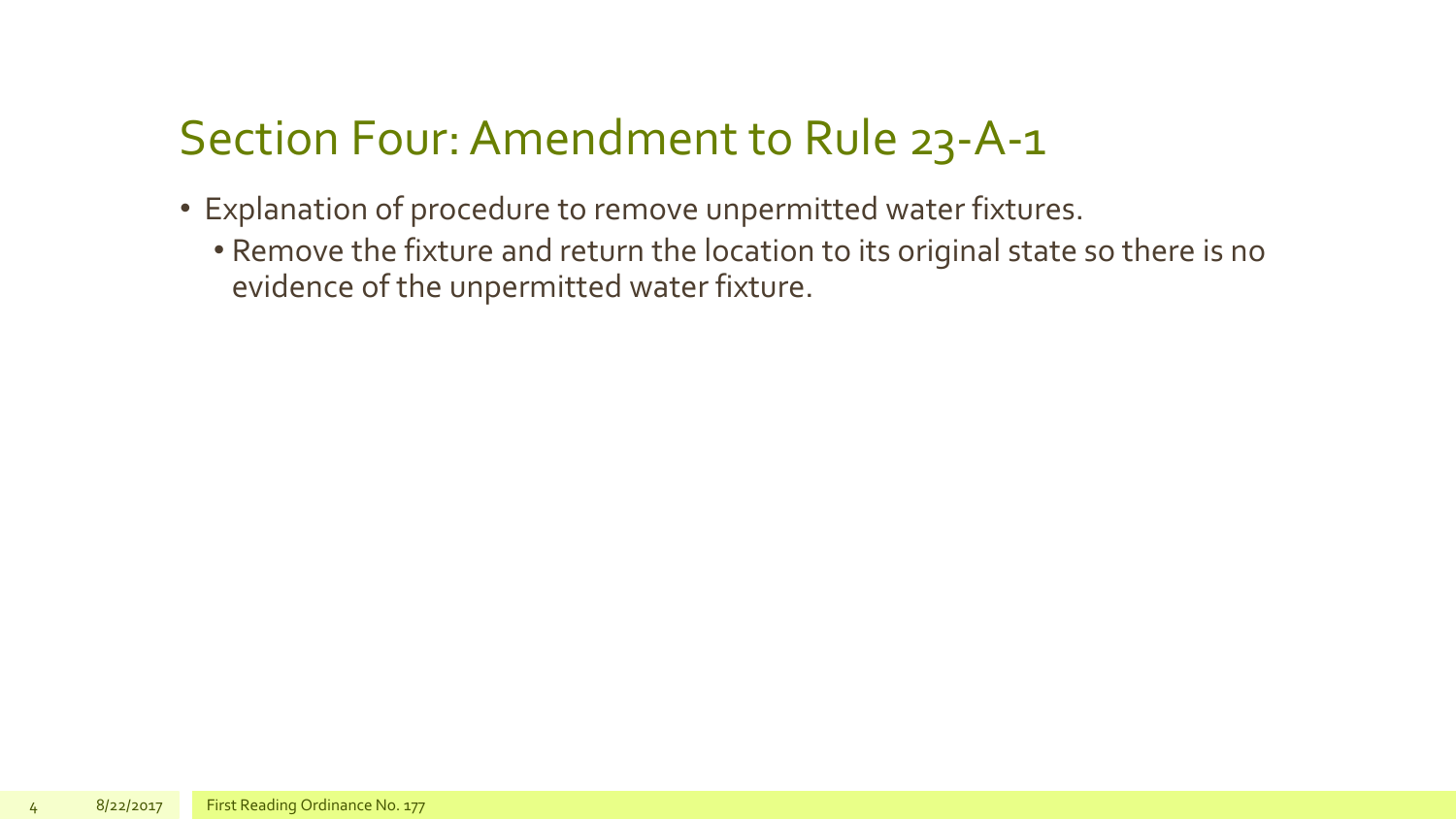#### Section Five: Amendments to Rule 23-B

- Clarifies that Water Meters owned by the supplier are required except for submetering under specific conditions or as allowed by variance.
- Adds a diagram to demonstrate the split of the fire and domestic service on the customer side of the meter.

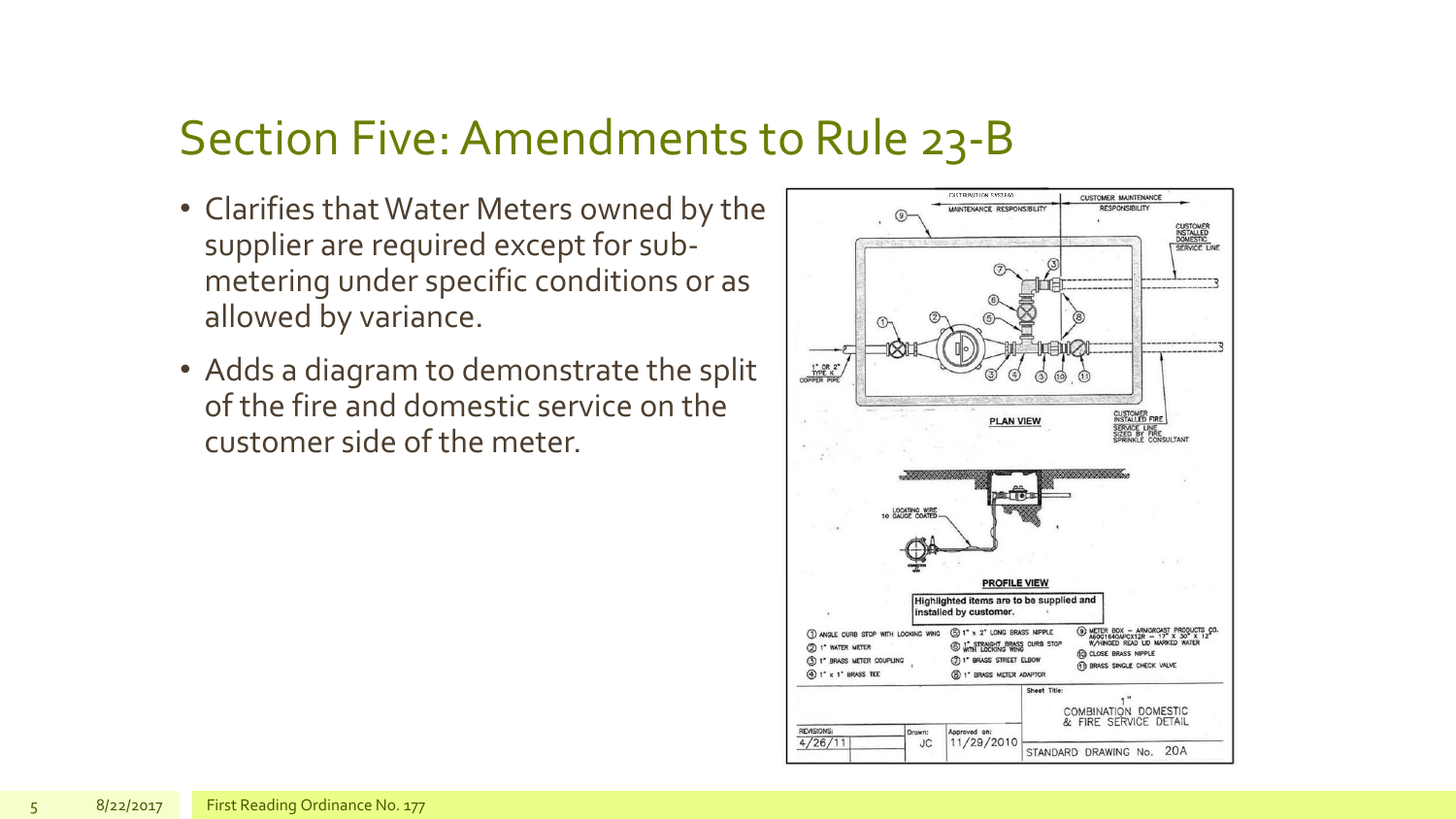## Section Six: Amendment to Rule 23.5

- Amends Rule 23.5 to allow Pebble Beach Non-Residential Benefited Properties after July 1, 2022
- In order to maintain tax exemption on District's bonds, use of Pebble Beach Entitlement was restricted to Residential
- Bonds will be paid off July 1, 2022
- Other amendments are made to delete outdated/obsolete language and to update the Rule to reflect current policy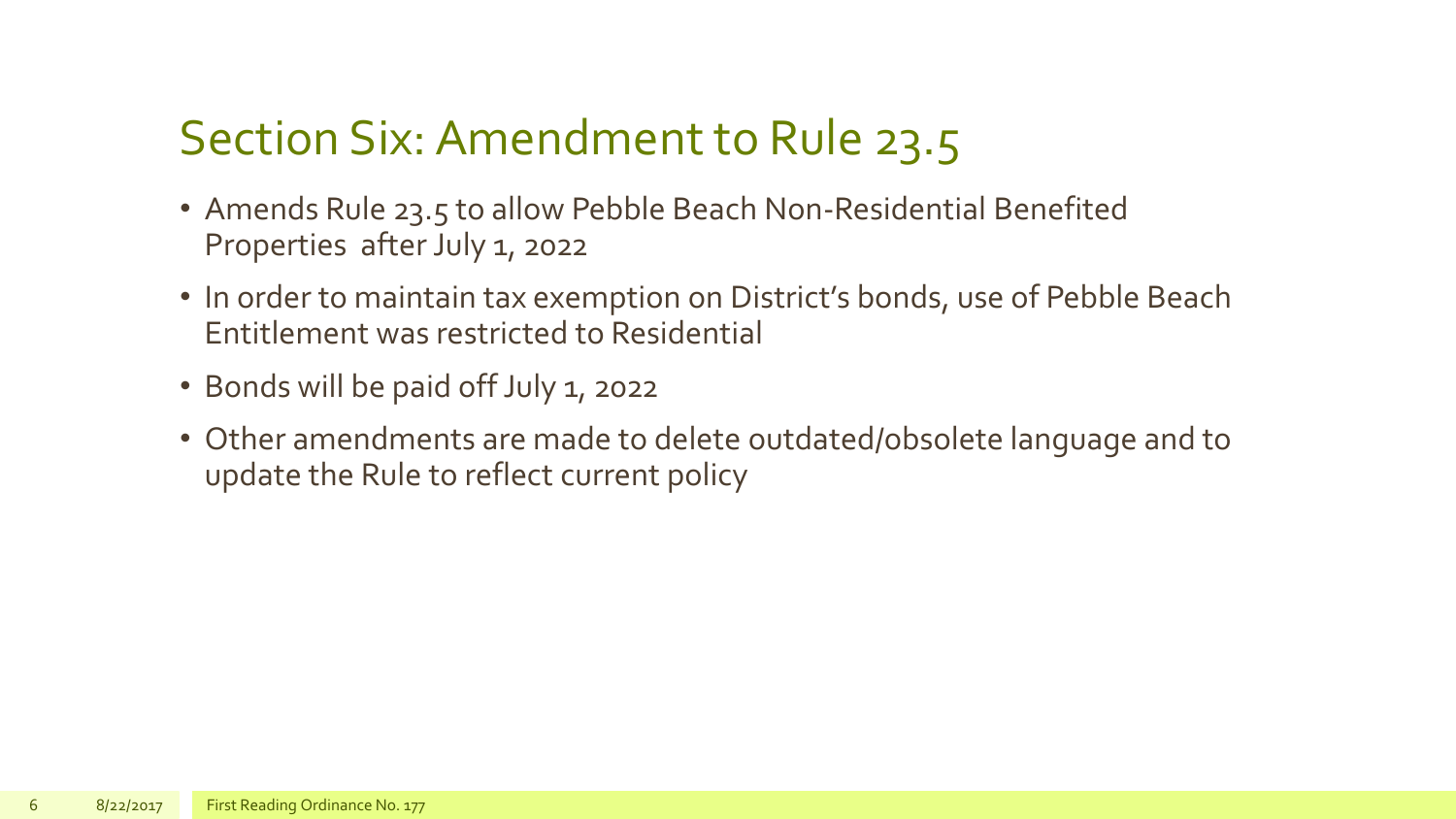### Section Seven: Amendment to Rule 24

• Rule 24 has been amended to reflect that the Capacity Fee paid by the Cal-Am satellite systems is the same as the Main System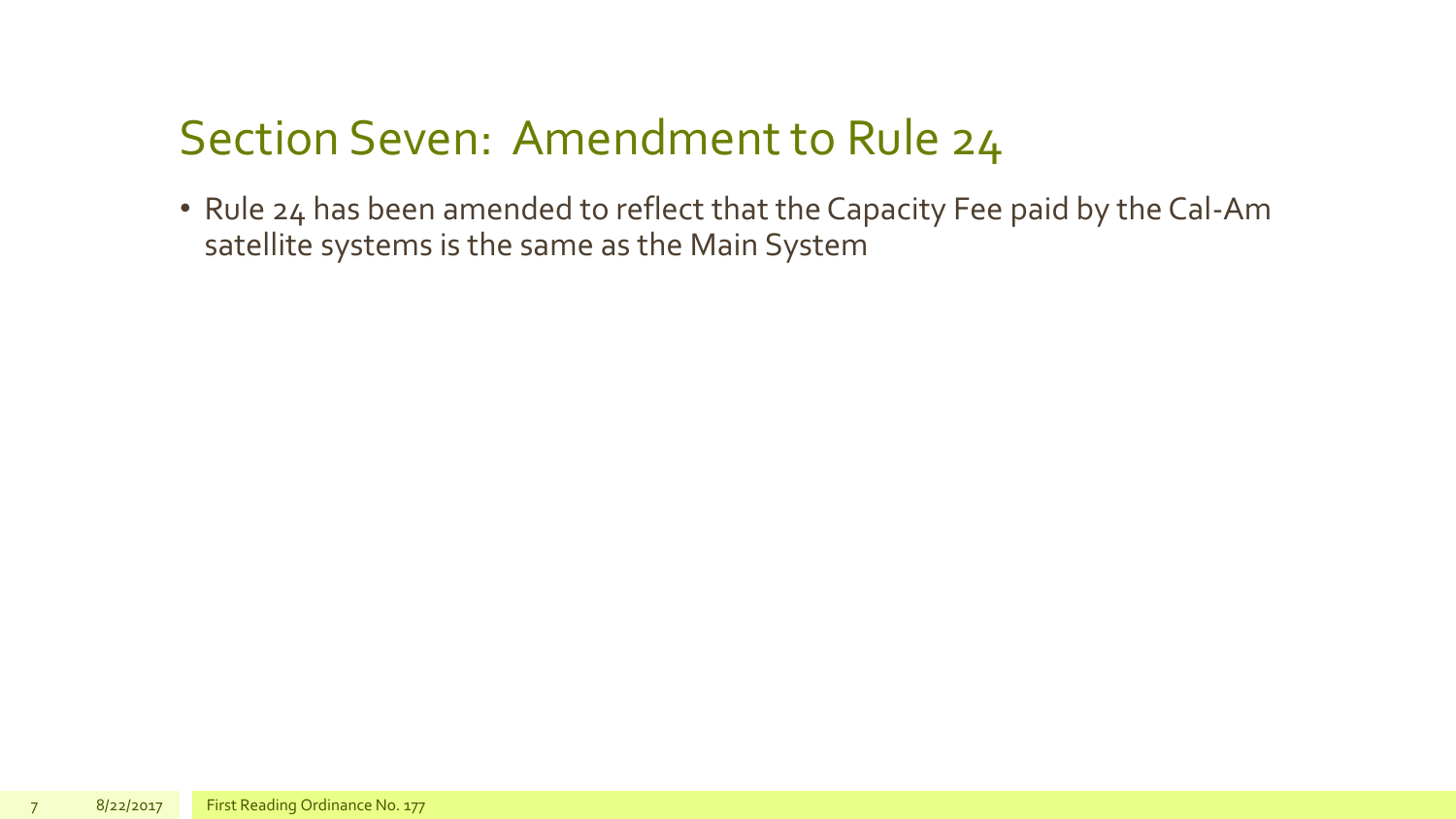# Section Eight: Amendment to Rule 25.5

Clarifications include:

- Credit is valid unless expired or prohibited by the rule
- Credit begins the date of Permanent Abandonment of Use
- Credit is only available for lawfully installed fixtures
- Permanent removal of a Residential fixture for credit requires that there be no remaining evidence of the fixture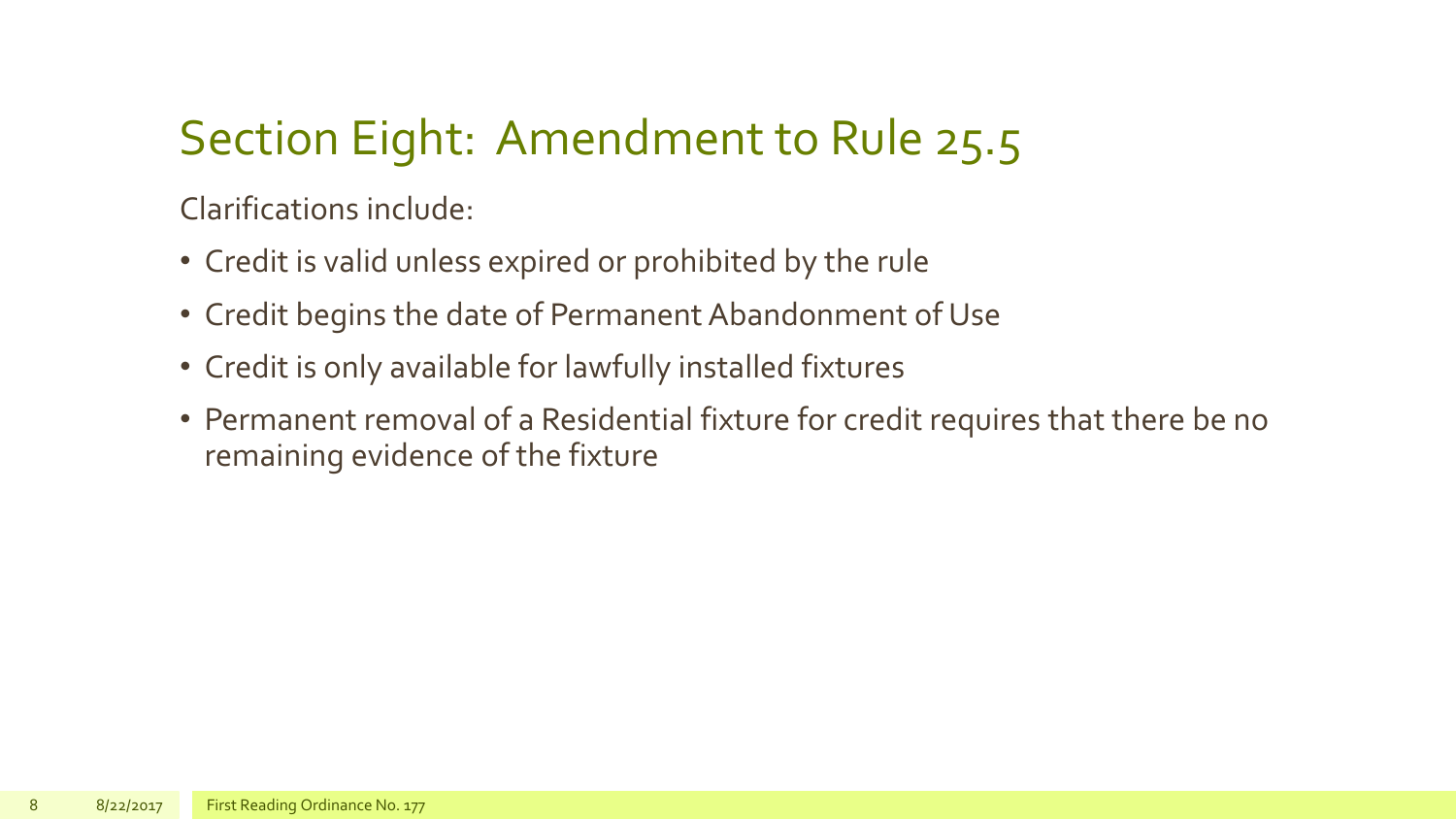## Section Nine: Amendments to Rule 32

• Amends Rule 32 to reflect the current process for establishing annual Production Limits from the Monterey Peninsula Water Resource System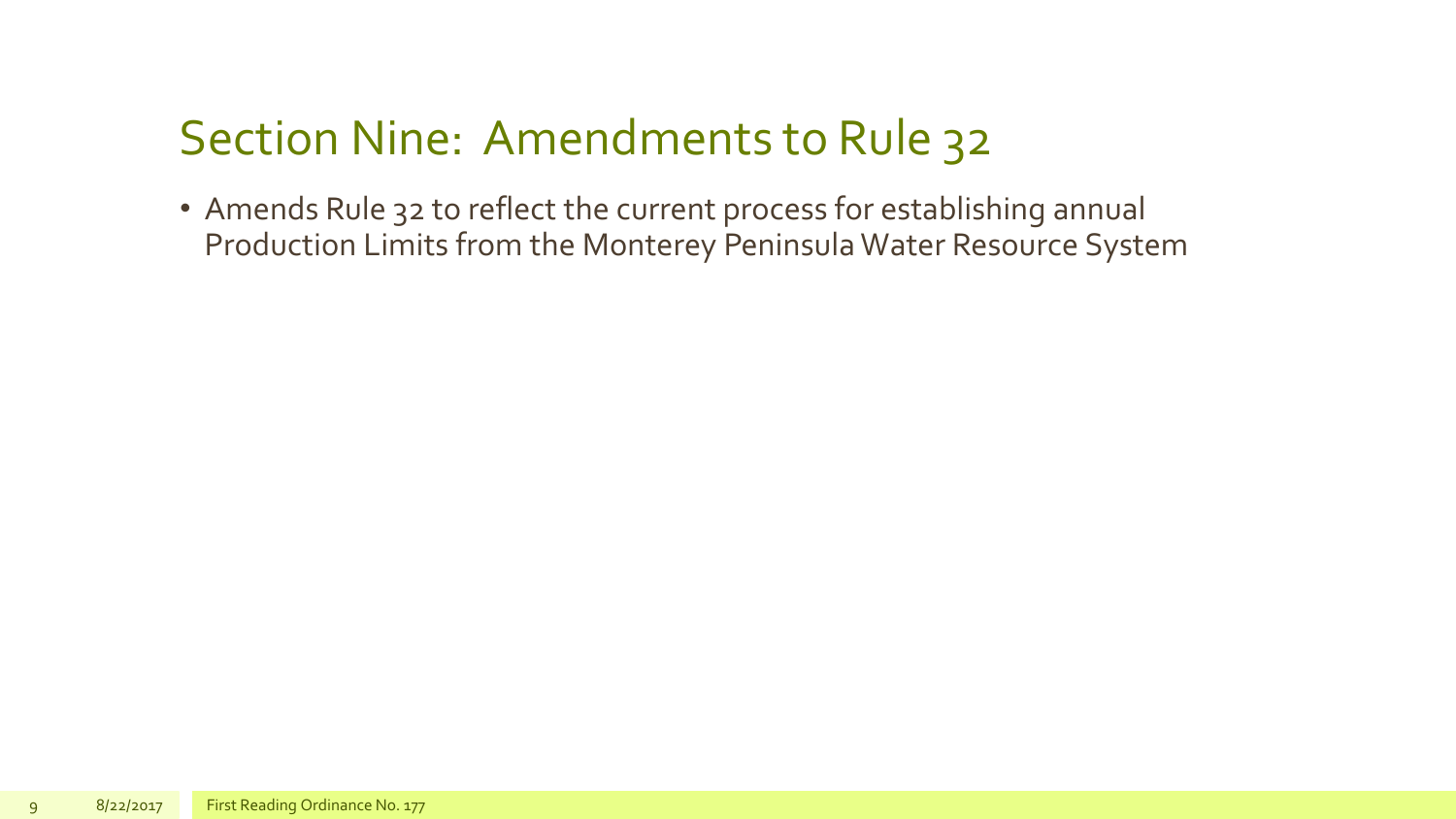## Section Ten: Amendments to Rule 141

Amendments include:

- Deletion of duplicative language
- Removal of ice machines from the Rebate Program (required)
- New Rebate for Multi-Family Residential Meter Splits
- New Rebate for replacement of a High Efficiency Clothes Washer after a minimum of eight years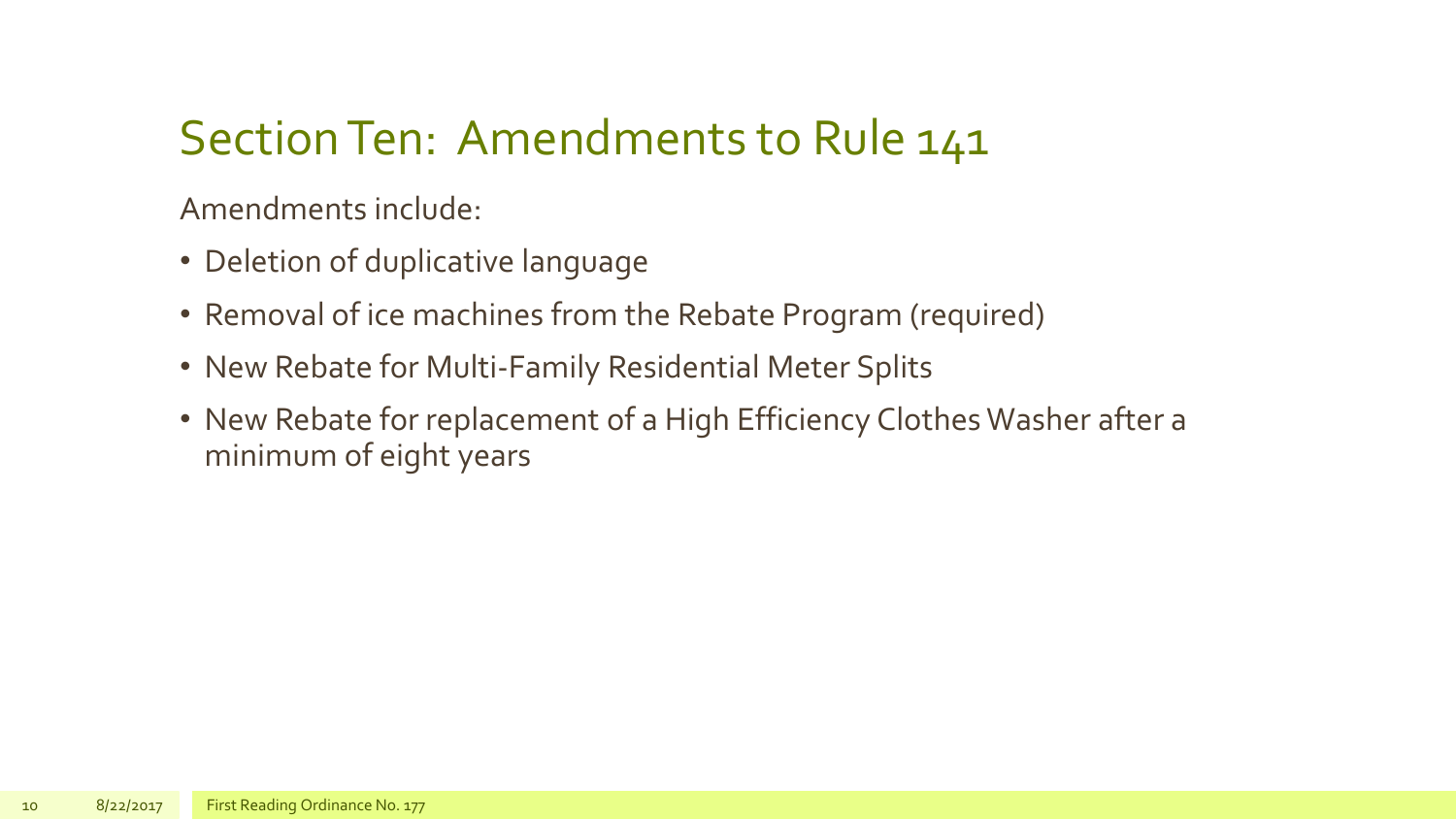# Section 11, 12, &14: Amendment to Rule 142 & 143

- Adds conservation messaging requirements from Rule 154 to Rules 142 and 143
- Deletes Rule 154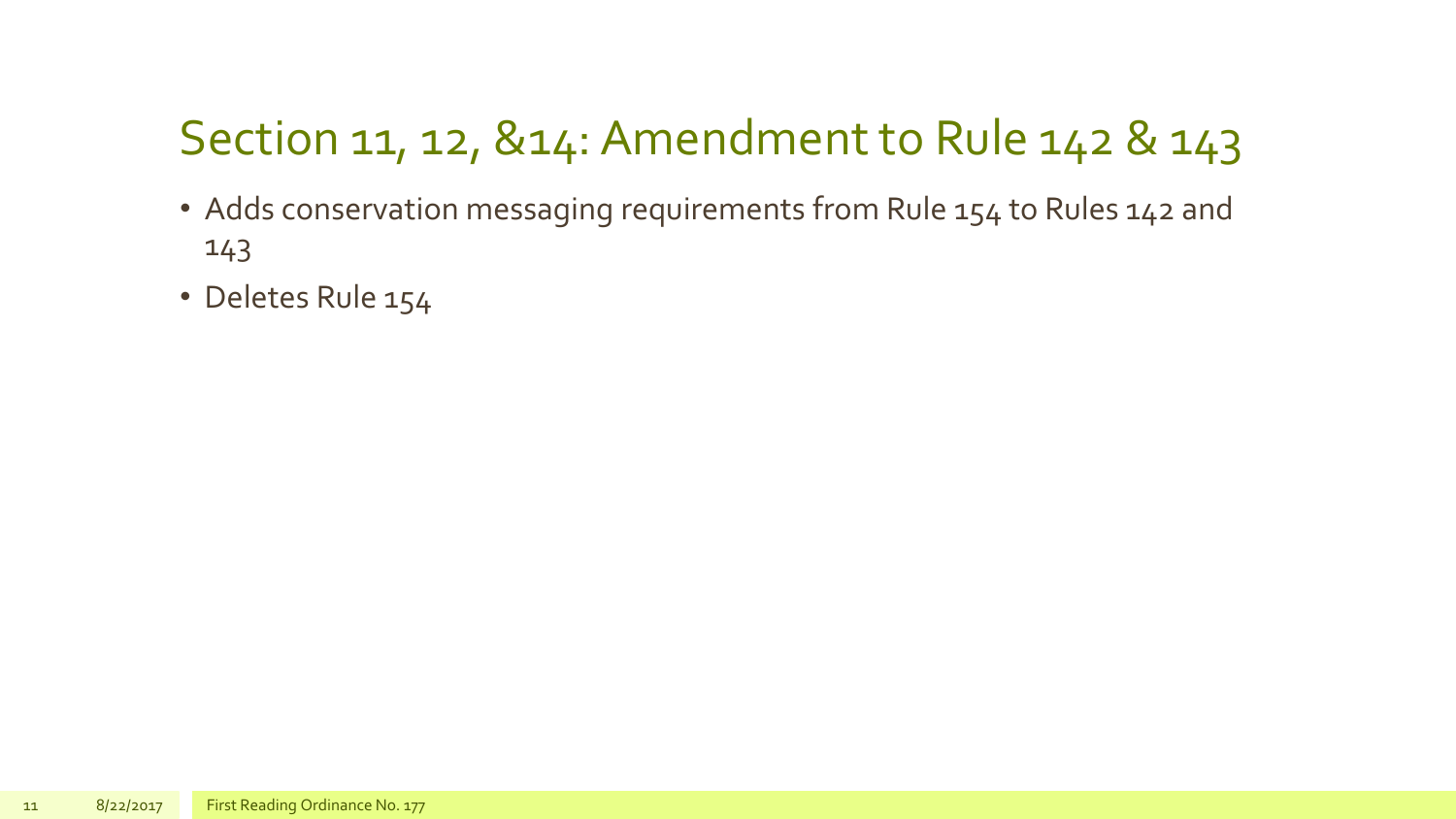### Section Thirteen: Amendment to Rule 144

- Section heading should be: Amendment to Rule 144-D, Retrofit Upon Change of Ownership or Use
- Amends rule to allow up to 180 days (6 months) from the transfer of title or Change of Use to meet the requirements of Rule 142 (Water Efficiency Standards)
	- Previously 120 days (3 months)
	- Adds six month extensions until completion of the Remodel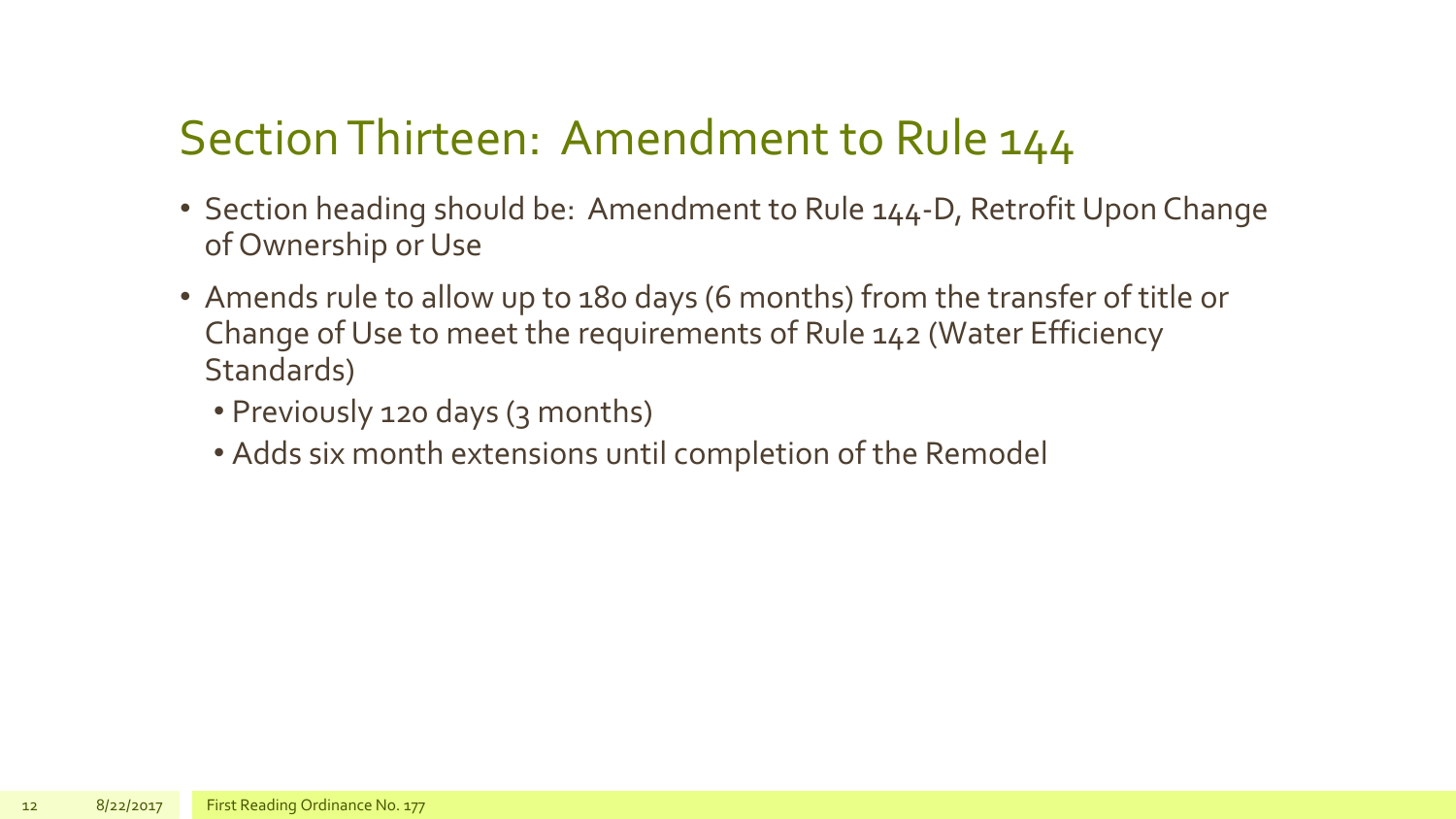## Section Fifteen: Publication and Application

Rules amended by this ordinance:

- Add Rules 23, 23.5, 32, 142, and 154
- Delete Rules 21, 60, and 64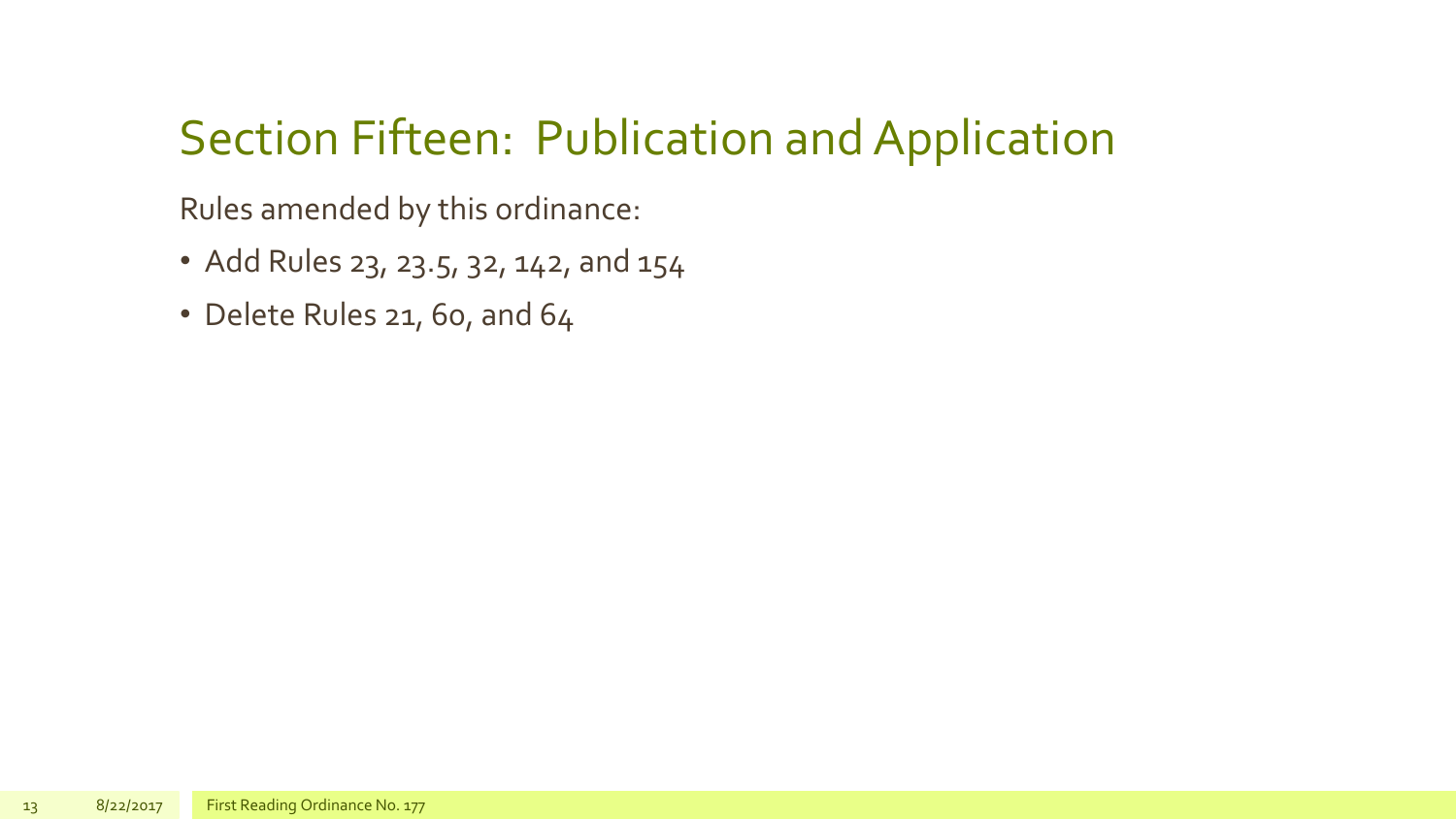### Recommendation

• Staff recommends approval of first reading of Ordinance No. 177